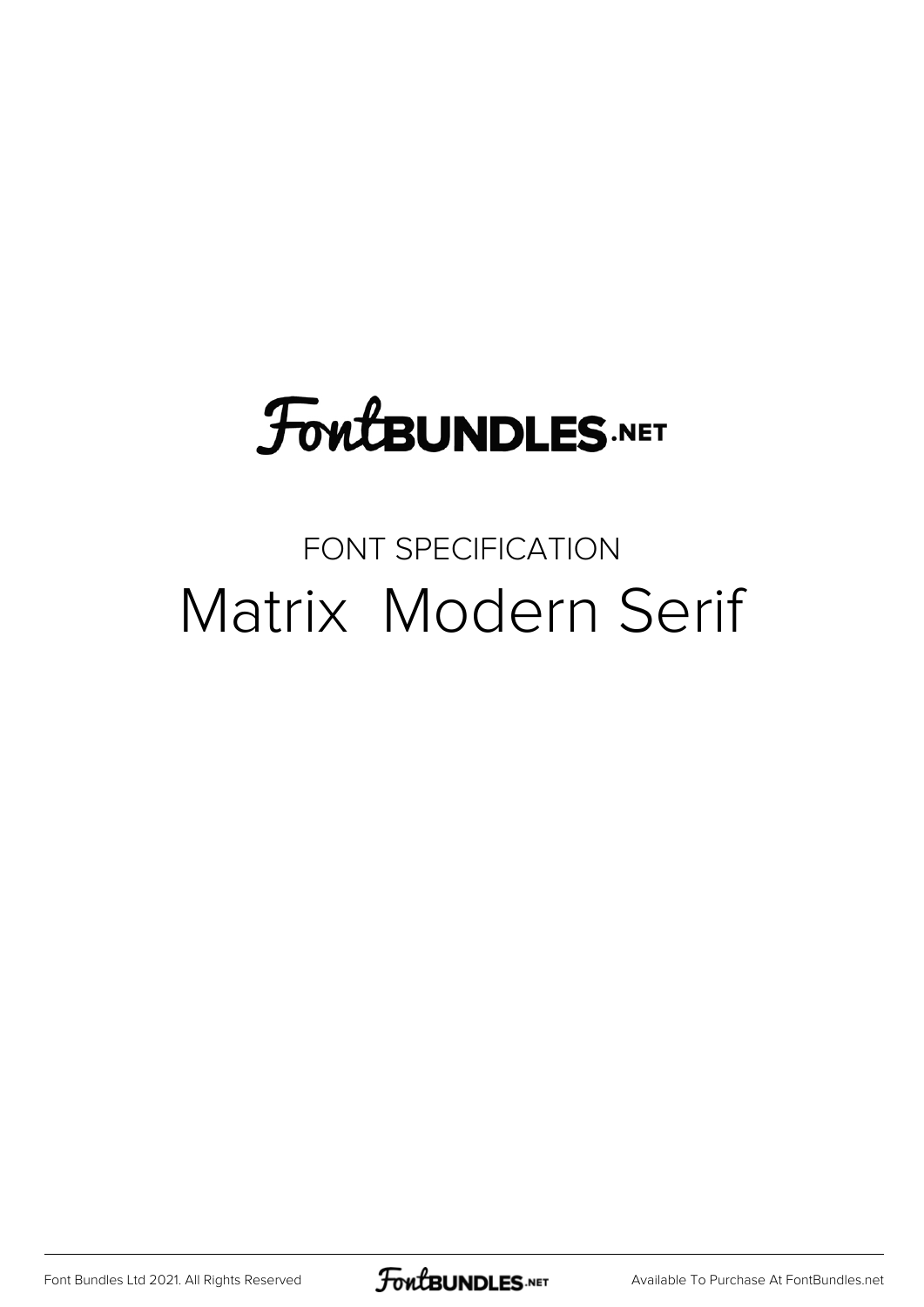#### Matrix - Regular

**Uppercase Characters** 

## **ABCOEFFHIJKLMNOP** QRSTUVWXYZ

Lowercase Characters

## abedefghijklmnopgrst  $\mathbf{U} \mathbf{V} \mathbf{W} \mathbf{X} \mathbf{U} \mathbf{Z}$

**Numbers** 

#### 0123456789

**Punctuation and Symbols** 

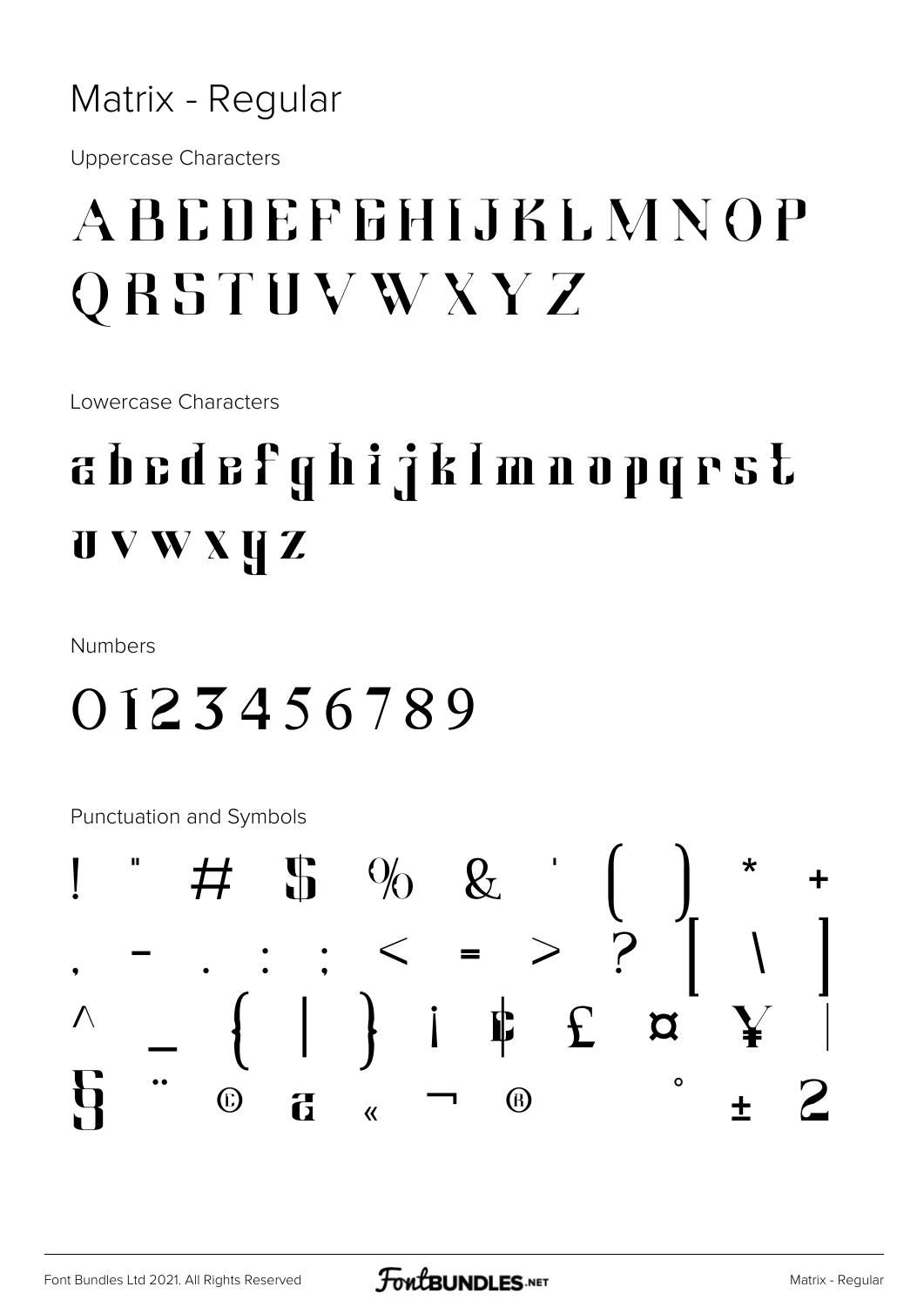## $3'$   $\mu$  1 ·  $\mu$  1  $\mu$   $\mu$  1  $\mu$  $\frac{1}{2}$   $\frac{3}{4}$

All Other Glyphs

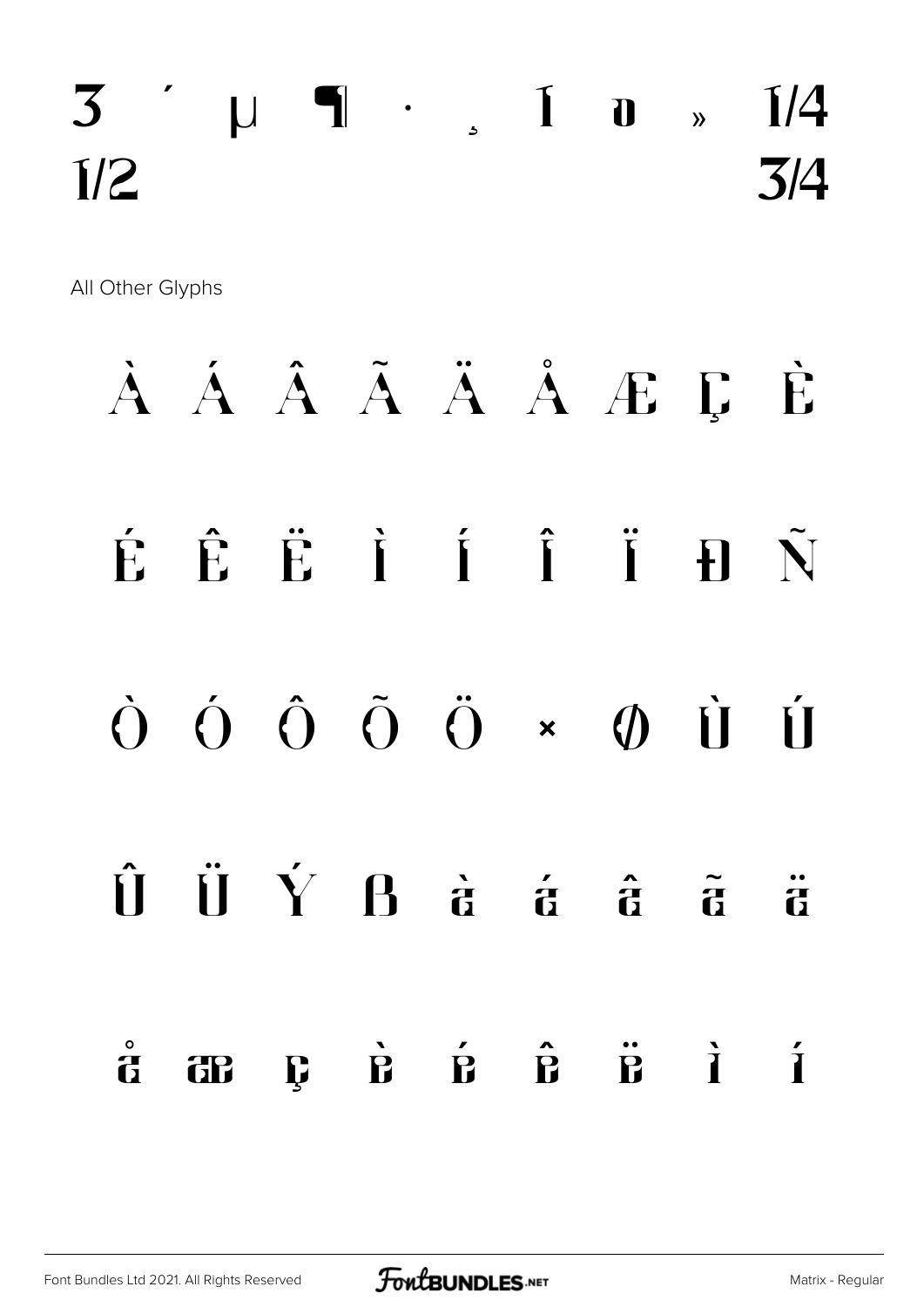